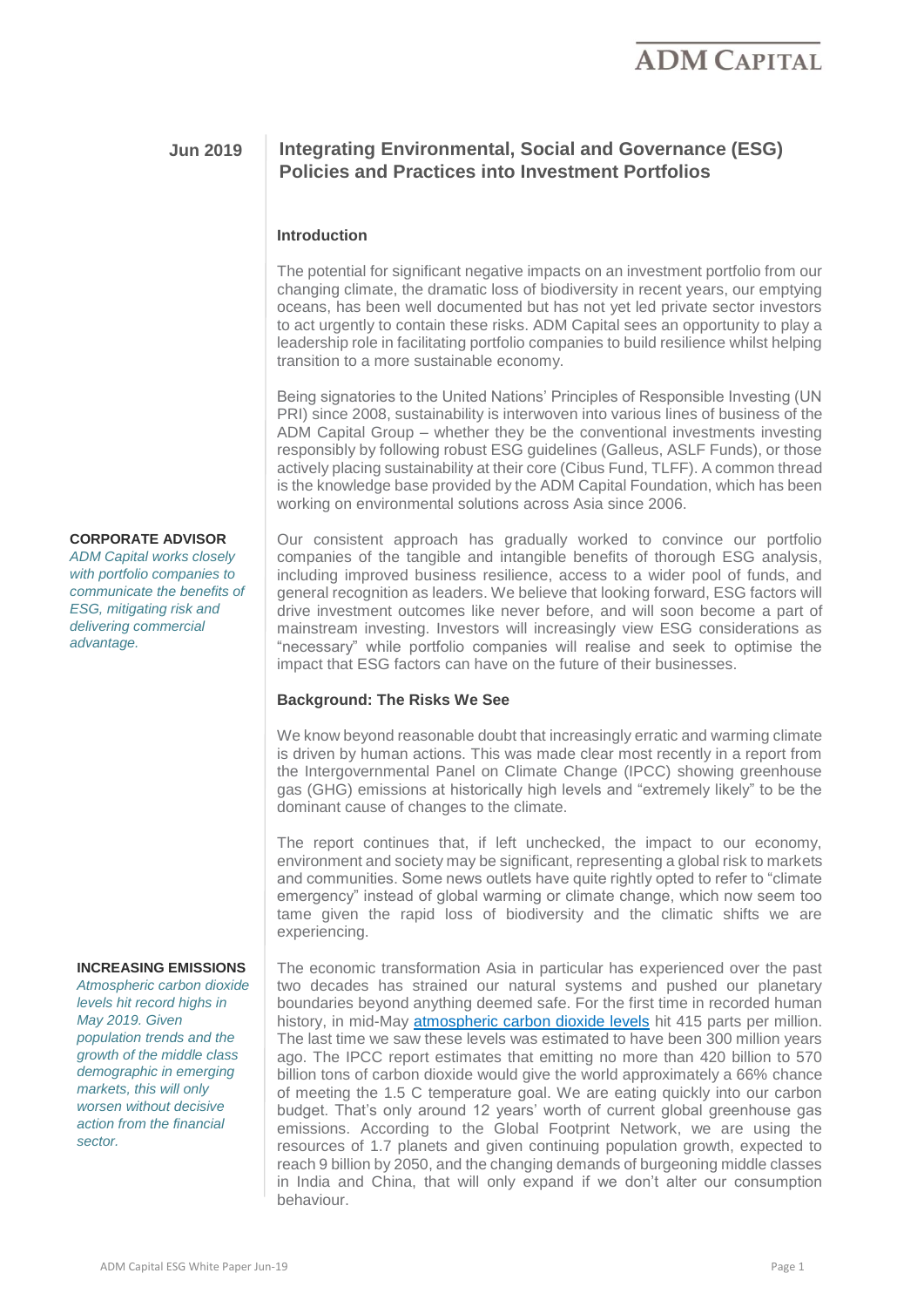Yet there is a cognitive dissonance between our current stasis and what must be done to halve global emissions by 2030, achieve carbon neutrality by 2050 and, as the IPCC report suggests, bring the planet back within safe limits. What is required is a substantial and immediate change in the way we use energy, occupy buildings, produce food and transport ourselves. Yet far from recognising the risk and opportunity in this moment, the response of the financial sector – and elsewhere – to the need for dramatic change is by and large muted.



Source: IPCC, Special Report 1.5

#### **ACTION REQUIRED**

*~12.6m people die from environmental health risks annually. Outdoor air pollution contributes to the deaths of 5.5 [million people each year,](http://www.worldbank.org/en/news/press-release/2016/09/08/air-pollution-deaths-cost-global-economy-225-billion)  with an estimated annual global health cost of USD5 trillion.* 

ESG risks to society stretch beyond those directly caused by the climate emergency. According to the World Health Organization (WHO), an estimated [12.6 million people](https://www.worldbank.org/en/topic/pollution) die from environmental health risks annually, about 95% of these in developing countries. Outdoor air pollution alone contributes to the premature deaths of [5.5 million people](https://www.who.int/en/news-room/fact-sheets/detail/ambient-(outdoor)-air-quality-and-health) each year globally, according to the [World](http://www.worldbank.org/en/news/press-release/2016/09/08/air-pollution-deaths-cost-global-economy-225-billion)  Bank, which estimates the associated annual health costs to the global economy more than USD5 trillion annually. In all, global environmental damage and other costs of dirty production are estimated at [USD 6.6 trillion.](https://www.unepfi.org/fileadmin/documents/universal_ownership.pdf) Clearly, given the stakes, the drivers of environmental regeneration should be priced into the real economy meaning there are several factors at play that should be factored into any investment thesis.

At the same time, as the middle classes grow rapidly across Asia, value for the majority is quickly being eroded by an inability of governments to keep up with the transformation. There is [inadequate investment in infrastructure](https://www.weforum.org/agenda/2015/10/why-infrastructure-investment-is-key-to-ending-poverty/) to build resilience and protect vulnerable populations in particular from drought, polluted air, water and soil degradation, as well as increased risk of food shortages. Not enough attention is being paid to make sure climate-appropriate housing, health care and education are in place. It quickly becomes clear, then, that inequality and environmental challenges threaten asset values and financial stability. Have we properly considered the risk and cost of tens of millions of climate refugees from low-lying areas?

Meanwhile, the financial system is being impacted by environmental stress from these increasing natural disasters, against which we have been forewarned by the scientific community. The last 19 years [included 18 of the warmest years on](https://newclimateeconomy.report/2018/)  [record,](https://newclimateeconomy.report/2018/) which led to worsening food and water security risks.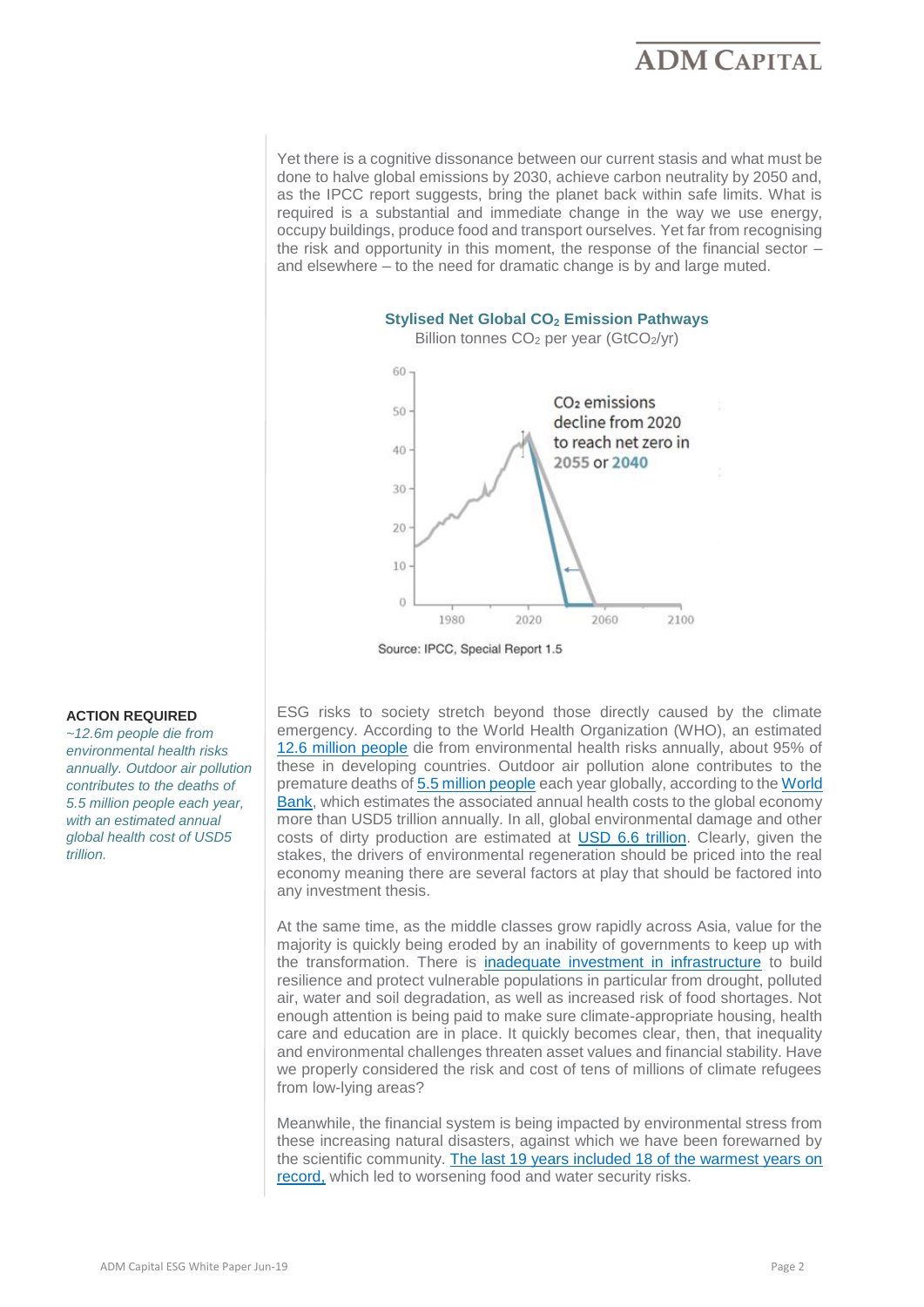We can see that water insecurity is already a significant global drag on growth and a threat to financial assets where valuations rely on growth. According to a report from China Water Risk, an initiative of ADM Capital Foundation, 2 billion people rely on water from [10 River Basins in Asia.](http://www.chinawaterrisk.org/the-big-picture/10-hkh-rivers/) A total [GDP of USD 4.3 trillion](http://www.chinawaterrisk.org/the-big-picture/gdp-at-risk/) generated in these basins could be at risk from insufficient water.

The World Bank estimates that as a result of changing climate, water scarce regions such as the Middle East, the Sahel, Central Africa, and East Asia could see gross domestic product [\(GDP\) declines of as much as 6% by 2050.](http://www.worldbank.org/en/topic/water/publication/high-and-dry-climate-change-water-and-the-economy)

ADM Capital believes that, as investors, we need to promote an approach where our portfolio companies, particularly those owning real assets or engaged in food production, build resilience so that they are prepared as hurricanes, droughts and other severe weather events become more frequent and destructive.

But we see the changes we face not only as operational risks to be mitigated, but opportunity in terms of how we invest in what we see is the impending transformation. Major shifts in consumption patterns, in technologies and in regulation will be needed to drive the substantial and sustained reductions in GHG emissions and other dimensions of sustainability that will be required to deliver the 17 UN Sustainable Development Goals (SDGs), for example. We believe that we can play an important leadership role in supporting the inevitable transition to a low carbon and climate resilient economy, one that moves away from our current business-as-usual model of development, into one that promotes sustainable growth for our future.

So, integrated ESG management allows us to:

- Reduce risk:
- Drive better financial returns;
- Seek environmental and social returns that contribute towards the SDGs and a sustainable economy, more broadly; and
- Improve our understanding of emerging investment opportunities.

#### **ADM Capital: Our History**

Established in 1998, ADM Capital has focused on private credit and special situations throughout developed and emerging Asia Pacific markets. ADM Capital's lending strategy primarily involves bi-laterally negotiated private loans, supporting companies in growth financing, bridge loans and other special situations where clients are unable to obtain financing via traditional banking channels. Most opportunities are sourced via proprietary networks. ADM Capital is a sector agnostic lender from a financial viewpoint. However, from an ESG perspective, we do maintain a restricted list of investments that eschews heavily polluting, environmentally destructive sectors as well as those considered to have a negative impact on our environment or society, for example, alcohol, mining, weapons and tobacco.

In 2006, the partners of ADM Capital established The ADM Capital Foundation (ADMCF), a non-profit initiative to help seed systemic change through research, education and action. ADMCF was a response to rapidly growing social and environmental challenges in the early 2000s as the world outsourced production and pollution to China, then beyond. Increasingly affluent Asian populations with new production jobs then looked to consume as the West has consumed, wanting, for the first time, refrigerators, air conditioning units, more and varied food, clothing and urban housing. In a race to help address this, ADMCF has built programmes focused on forest conservation finance, marine ecology, water, air quality and wildlife trade, and supported children at risk as families migrated internally for jobs.

#### **OPPORTUNITIES**

*ADM Capital is delivering sustainable growth in private markets, acknowledging widespread changes in consumption and regulation.* 

#### **20 YEAR TRACK RECORD**

*ADM Capital has been investing in private markets since 1998 and established the ADM Capital Foundation in 2006.*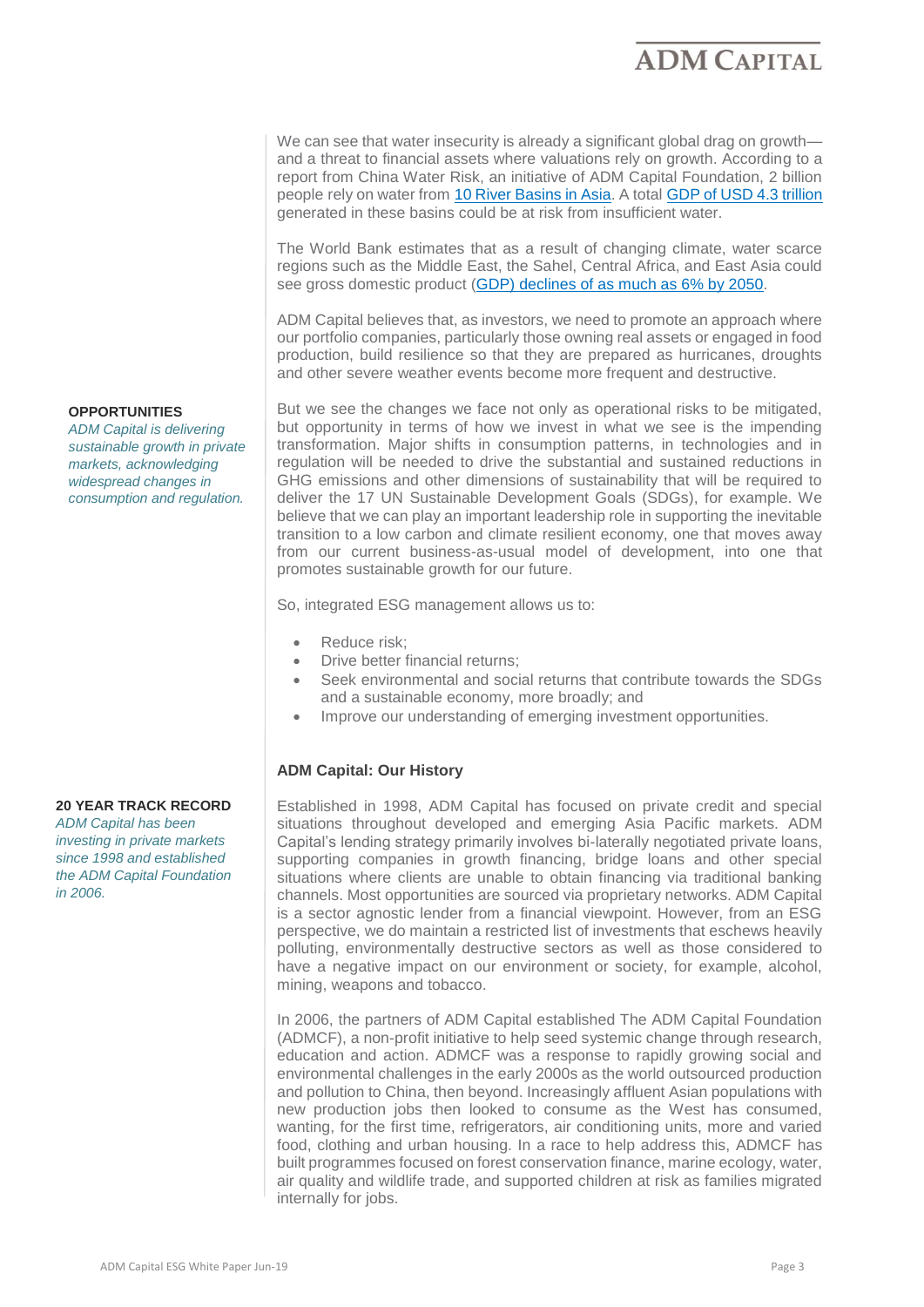For its part, ADM Capital became a market leader as early as 2006 by formulating and applying clear ESG principles in its sourcing, diligence and management of investments. In 2008, ADM Capital enhanced this approach becoming the first asset manager in Asia (ex-Japan) to sign up to the Principles for Responsible Investment (PRI). The growing networks and knowledge generated by ADMCF started to pay dividends beyond the impact of the Foundation's programmes. It became clear that as well as delivering on its mission, the Foundation was facilitating new insights, networks and enthusiasm for integrating ESG into the investment process.

This growing integration of ESG in private credit attracted attention from development focused investors such as the large European and Asian multilaterals throughout the 2000's, as well as many ESG focused US foundations and endowments. This interest was triggered not only by improved sustainable development outcomes, but also by an enhanced ability to understand downside risk, which is the foundation stone of private credit investment given its relatively illiquid nature and return profile. ADM Capital's private credit funds, ASLF 1 (2012) and ASLF II (2017), enjoyed support from IFC as a cornerstone investor and placed a high emphasis on investments in small and medium-sized enterprises (SMEs) that achieve sustainable environmental, social and governance outcomes. These investments follow due diligence and environmental, social and management systems based on the IFC Performance Standards and fill a gap in SME financing where credit was absent from local banks to sustain companies and jobs.

While IFC sustainability staff held training sessions for ADM Capital analysts and the IFC Performance Standards were integrated into the ADM Capital ESG Policy, ADMCF and China Water Risk's market leading research provided an important backdrop. Research conducted by both considered China's water scarcity and pollution challenges and the ramifications of water crisis in the world's most populous nation for global trade; the climate and broader sustainability implications of tropical forests converted for agriculture, in part as China imported virtual water largely in beef and soy; sustainable seafood and the consequences of overconsumption of fish; of climate change on our oceans; and the consequences of Asia's growing demand for protein.

In 2016, ADM Capital started marketing the [Cibus Fund](https://www.admcapital.com/cibus-fund/) which invests in 'food for our future" and the [Tropical Landscapes Finance Facility for Indonesia](https://www.admcapital.com/tropical-landscapes-finance-facility/) (a partnership among ADM Capital, BNP Paribas, UN Environment and ICRAF) led by ADM Capital partners Rob Appleby and Chris Botsford respectively. Both funds placed sustainability at their core.

#### **The ADM Capital Approach to ESG**

There is a growing recognition among investment leaders that it is part of their fiduciary duty to consider environmental and social factors as material risks (e.g. water, climate, other excessive resource depletion, human rights) and to push toward sustainable value creation. At ADM Capital, we believe that investment valuations in the future will be higher for companies that act more sustainably and that younger generations will demand corporate management take action in this area.

ADM Capital therefore started incorporating ESG into its investment process, honing its investment sectors by adopting a restricted list with a view to ensuring lending was not supporting activities that were detrimental to the environment or vulnerable populations and working to a continuously updated ESG policy. For investments where risk is identified, environmental and social due diligence assessments are undertaken as part of the overall due diligence process. Additionally, Environmental and Social Action Plans are established with

#### **MULTILATERAL CORNERSTONE INVESTORS**

*ADM Capital was the first Asia (ex-Japan) manager to subscribe to UNPRI. ESG integration attracted investors such as IFC and OPIC.*

*IFC performance standards were integrated into ADM Capital ESG policy.*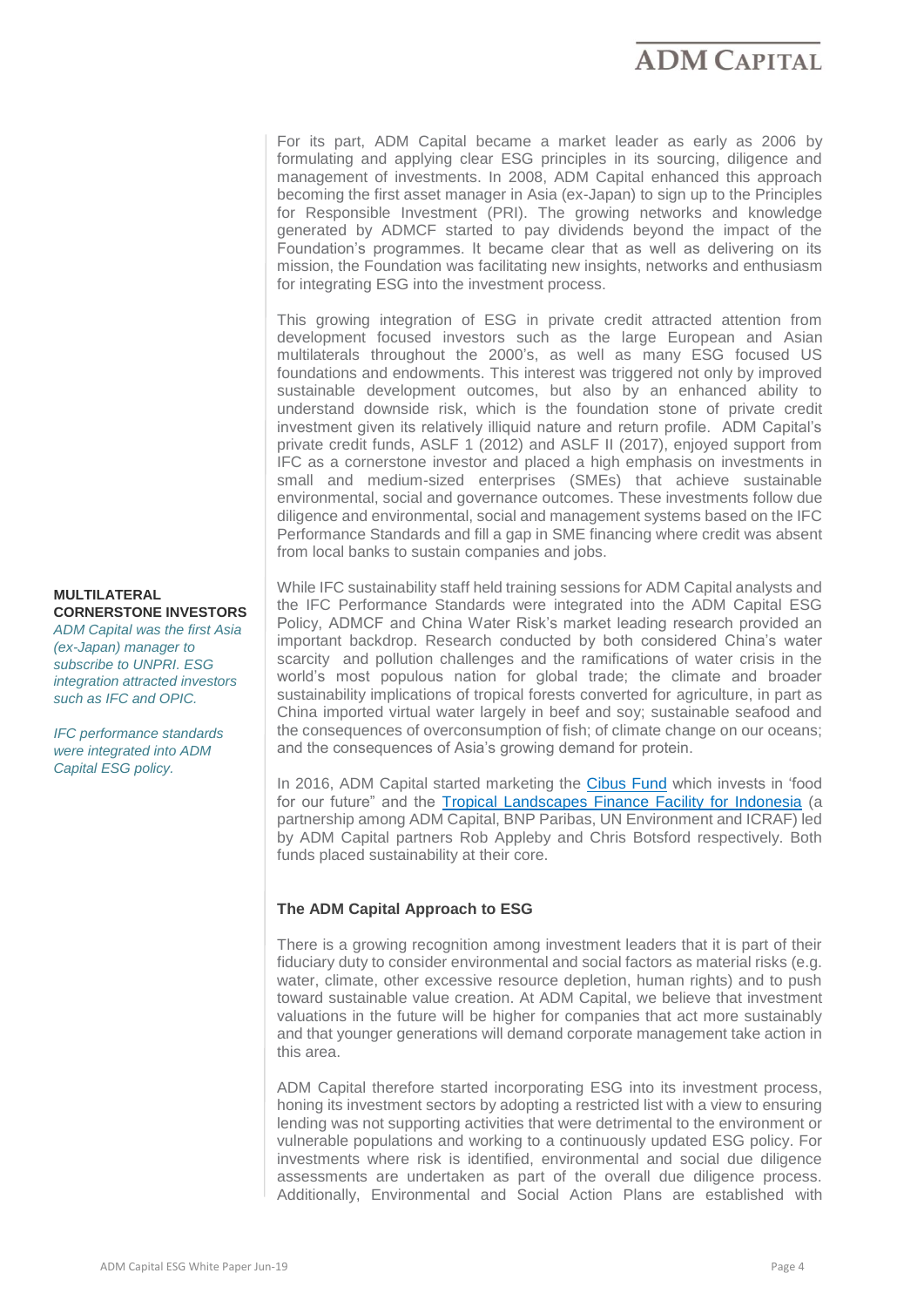portfolio companies to address any challenges and improve disclosure of nonfinancial risks. ESG analysis and updates provided to investors are an important part of ADM Capital's reporting metrics.

ADM Capital's ESG analysis begins at the initiation of a transaction. Our concept notes include a mandatory ESG section for analysts to identify key environmental and social risks and these are elaborated in the Investment Committee Memorandum once these have been further investigated. ESG is fully a part of our due diligence process and involves ESG due diligence experts and consultants who provide reports detailing any key challenges and action plans for mitigation.

While ESG integration is often clearer in the context of private equity, in private credit this remains a developing field, but one we believe is highly complementary to the strategy, which at its core includes a focus on analysing and managing risk through establishing close relationships with borrowers. These close relationships often lead to board seats and an ability to influence a company's direction further. We actively seek these opportunities. In general, with each lending opportunity, key environmental and social aspects to be addressed for compliance purposes are written into loan covenants and other documents and monitored by consultants. These are in turn monitored as a key part of overall portfolio covenant compliance monitoring by ADM Capital's legal department.

#### **ADM Capital In-House ESG Tool**

More recently, both the Cibus private equity fund and ADM Capital's Asian private credit funds have included the ADMCF CEO, Lisa Genasci, as an advisor on ESG matters. Lisa also sits on the ADM Capital Asian Investment Advisory Committee as an observer to support ESG integration across ADM Capital funds. In addition, the Foundation in 2018 designed for ADM Capital an in-house ESG tool that provides analysts with sector specific knowledge of ESG risk factors. The tool generates a simple rating system, providing appropriate due diligence questions to integrate and support the analyst through key performance indicator (KPI) setting with borrowers. Finally, integrating the key findings and ESG Action Plan, will allow the funds to capture ESG performance better over time. The tool is based on the Sustainability Accounting Standards Board's (SASB) industry standards and MSCI's ESG ratings methodology. KPIs are linked to the IFC Performance Standards and the SDGs.

#### **In Summary:**

- The ADM Capital ESG Metrics ("Metrics") will help analysts to identify key ESG risks and opportunities based on the company's current position and their sector's common sustainability-related business issues;
- The Metrics will also identify the company's management readiness for the related risks and opportunities;
- Through identifying the risks and opportunities, analysts can use the Metrics results to establish achievable KPIs with the company;
- When establishing the KPIs, analysts will use IFC's Performance Standards and/or UN's Sustainable Development Goals as a guide; and
- ADM Capital will systematically integrate ESG criteria into all their investment analysis.

#### **ESG INTEGRATION**

*ADM Capital analyses sustainability concerns and opportunities early in the investment process. Specialist DD providers are often engaged, and a Sustainability Advisor observes the Investment Advisory Committee.*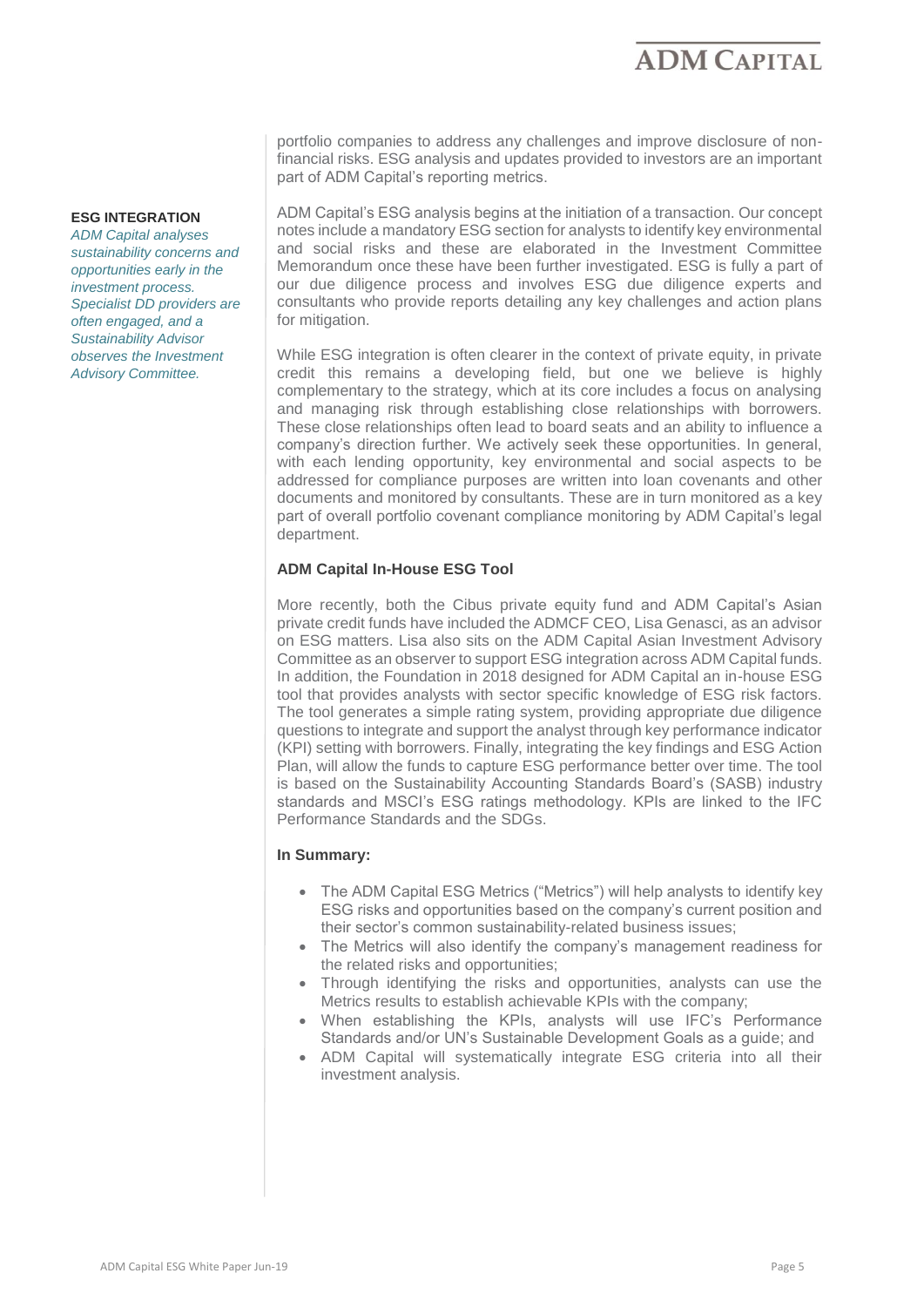

#### **ADM Capital ESG In-House ESG Tool Example**

*The tool generates a simple rating system, providing appropriate due diligence questions to integrate and support the analyst through key performance indicator (KPI) setting with borrowers*

| Step 1<br>Select sector:<br>Real Estate<br>┚ |                  |               |                                          |                                                                                                  |                                            |                                           |                               | Step 2       |  |
|----------------------------------------------|------------------|---------------|------------------------------------------|--------------------------------------------------------------------------------------------------|--------------------------------------------|-------------------------------------------|-------------------------------|--------------|--|
| <b>Sector</b>                                | <b>Dimension</b> | <b>Issue</b>  | Sub-Issue                                | <b>Metric</b>                                                                                    | Time<br><b>Granularity for</b><br>analysis | Type:<br><b>Management</b> or<br>Exposure | Type - Risk or<br>Opportunity | <b>Score</b> |  |
| Real Estate                                  | Environment      |               | Energy Manag Energy consumption          | Percentage of energy consumption from renewable sources                                          | Year                                       | Ехрович                                   | Opportunity                   |              |  |
| Real Estate                                  | Environment      |               | Energy Manag Energy consumption          | Description of how building energy sources considerations are integrated into property in        | Year                                       | Management                                | Opportunity                   |              |  |
| <b>Real Estate</b>                           | Environment      |               | Energy Manag Buildings energy efficiency | Energy efficiency rating if applicable                                                           | Year                                       | Exposure                                  | <b>Disk</b>                   |              |  |
| <b>Real Estate</b>                           | Environment      |               | Energy Manag Buildings energy efficiency | Description of how building energy efficiency considerations are integrated into property   Year |                                            | Management                                | <b>Disk</b>                   |              |  |
| <b>Real Estate</b>                           | Environment      | Energy Manage | <b>Buildings energy efficiency</b>       | Energy consumption per m <sup>e</sup> (in Joules)                                                | Year                                       | Exposure                                  | Risk                          |              |  |
| <b>Real Estate</b>                           | Environment      | Water Manager | Water consumption                        | Water consumption per m <sup>e</sup> per building                                                | Year                                       | Exposure                                  | Risk                          |              |  |
| <b>Real Estate</b>                           | Environment      |               | Water Manage Water consumption           | Percentage of water consumed in regions with High or Extremely High Baseline Water S             | Year                                       | Exposure                                  | Risk                          |              |  |

#### How does it work?

Step 1: Select the company's sector in the Scoring Sheet. The metrics selected for each sector depend on their materiality (source: SASB Materiality Map) Step 2: Assign a score (0, 1 or 2) to each metric, with help from the definitions of each score built by ADMCF Step 3: Find the results for the company's ESG rating, with different levels of details



#### **Benefits for Investors and Clients**

### **ENHANCING RETURNS**

*Companies considering diversity, gender balance, clean energy, water sources and waste disposal are expected to outperform over the long-term.*

There is growing empirical and anecdotal evidence to suggest that integrating ESG factors into investment analysis and portfolio construction offers investors potential long-term performance advantages. We believe that portfolio companies thinking longer term about diversity, gender balance in their work environment, clean energy and water sources, and issues relative to waste disposal will outperform. We believe that as a consequence they have stronger and more resilient business models. Given the increasing speed of disruption in today's economy, this is increasingly relevant for a firm providing private capital, even when much of our lending in Asia is short term by comparison to the private equity approach of the Cibus Fund.

In the Asian lending book, we have repeat borrowers who see value in the guidance and education that ADM Capital can bring around ESG issues. We have seen among our property investments that LEED certification, for example, has led to stronger exit prices and a broader pool of high-quality buyers for our investments. Our companies appreciate the perspective that we bring, an ESG service offered by our third-party ESG providers and our analysts, that others don't. Our ESG focus can give us an edge.

At the same time, we see we are not alone, that many investors are actively targeting investments that generate positive environmental or social outcomes. USD 90 trillion in assets now support the UN-backed Principles for Responsible Investment, and USD 30 trillion support the Climate Action 100+ Initiative (the implementation of the 2014 Global Investor Statement on Climate Change). Institutional investors are increasingly working to align their investment portfolios to the long-term interests of pension holders.

As the recent UN PRI [report](https://www.unpri.org/private-debt/spotlight-on-responsible-investment-in-private-debt/4048.article) on private credit points out, among the biggest challenges faced by private credit funds integrating ESG is the lack of available data on private companies and hence the difficulty, for now, in benchmarking. A further challenge is the willingness of small businesses to accept ESG criteria in a competitive market where other investors and banks might not try to enforce similar clauses or compliance.